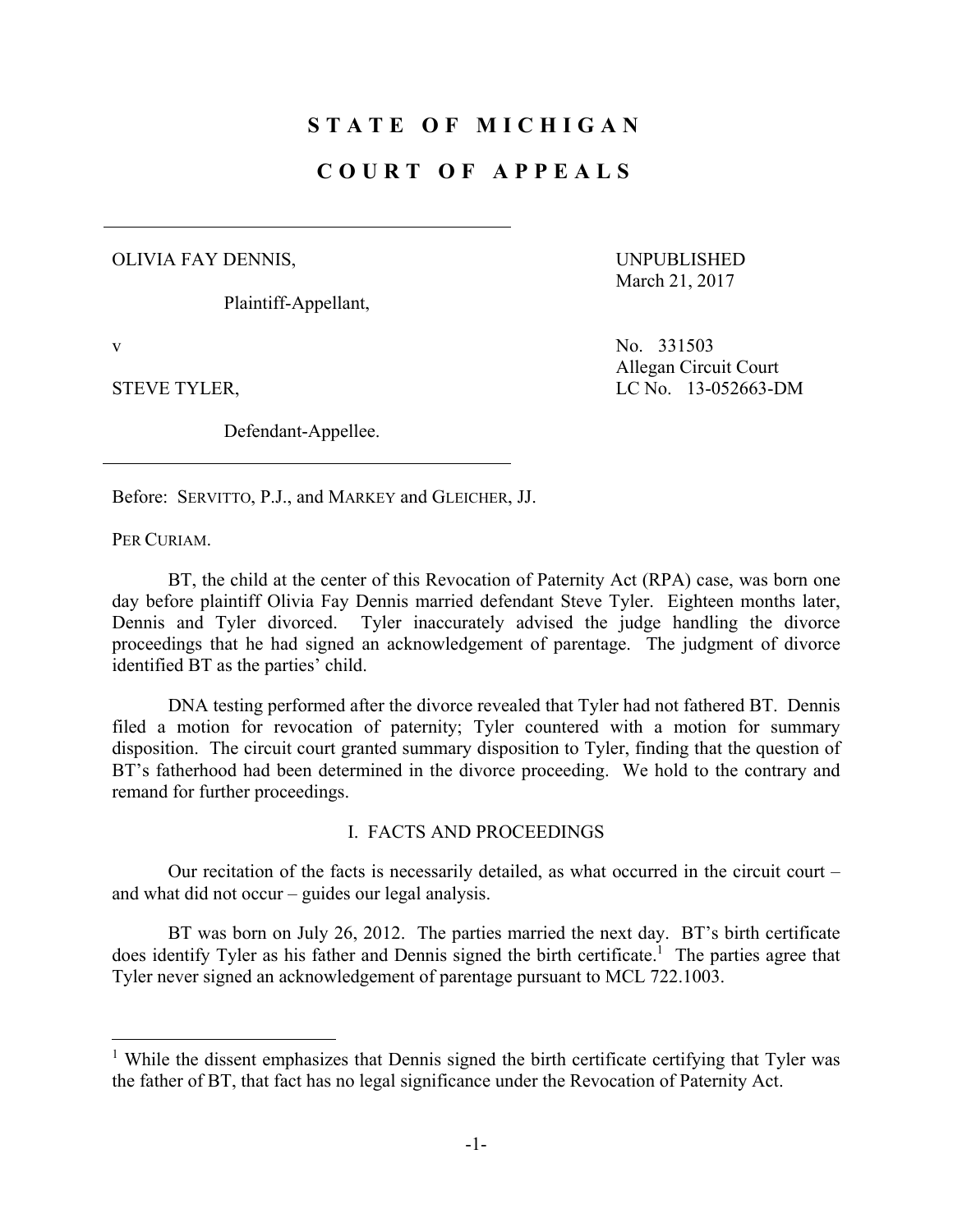On December 4, 2013, Dennis filed an in pro per complaint for divorce. She used a form provided by the State Court Administrative Office (SCAO), which provides check-the-box and fill-in-the-box options. Paragraph four of the form complaint required Dennis to identify "Minor children of the parties born or adopted during or before the marriage," and offered boxes for filling in the pertinent information. Dennis circled the word "before" in green ink and wrote in BT's name and birthdate. The form complaint's fifth paragraph sought information regarding "Minor children born during the marriage that are not the husband's children," again offering boxes for filling in information. Dennis listed BRD, with a date of birth of July 8, 2013.

 Tyler, also acting in pro per, filed a document that the court accepted as an answer to the complaint, asserting that he was the father of both children. Dennis and Tyler remained unrepresented throughout the proceedings and until after the Judgment of Divorce was filed.

 Initially, the divorce proceedings focused primarily on BRD's paternity. Dennis informed the circuit court that Tyler had not fathered the child, and that she and Tyler were separated when BRD was conceived. The court ordered DNA testing, which revealed that another man had fathered BRD. In July 2014, Dennis filed a motion requesting an order of nonpaternity, again on a court-provided form. Paragraph three states, "The following child(ren) is/are not biologically a product of this marriage:" Dennis listed *both* children in this paragraph, with their respective birth dates. Paragraph four asked how the moving party "know[s] the child(ren) is/are not a product of the marriage" and Dennis wrote that she and Tyler were not living together at the time she conceived. Dennis provided the name of the man whom she believed to be the father of the children in paragraph five. She also attached the DNA test results for BRD. Dennis's request for relief sought an order that BRD was not Tyler's child. Dennis also wrote on the form: "Please order DNA testing for minor child [BT]."

 At the September 15, 2014 hearing on Dennis's motion for an order of non-paternity, the circuit court declared that BRD was not a child of the parties' marriage, based on the DNA test results and Dennis's testimony. As to BT, Dennis pointed out that she previously asked for a DNA test. The circuit court sought Tyler's position regarding DNA testing; Tyler represented that he was on the birth certificate and– falsely, as it turned out – that he had signed an acknowledgment of parentage. Dennis asserted that she and Tyler were aware of the possibility that Tyler might not be the biological father when BT was born. Tyler acknowledged that someone else could have fathered BT, but expressed that he considered himself the child's father. Tyler further stated that he "wouldn't mind knowing . . . as long as [his] rights [to the child] don't get taken away."

 Presumably because BT was born before the parties married, the circuit court declared: "Well I don't know that you have any rights. I mean you have rights arising from this acknowledgment of paternity [sic] I suppose, but I don't have that in front of me. Where is that document?" When Tyler stated that he had it, the trial court stated, "Well, you'll send in a copy to the court file in the next 7 days. . . . And, then, I'll give you a written decision about how we're going to proceed on DNA testing."

 At the conclusion of the hearing, the circuit court took Dennis's motion for DNA testing as to BT under advisement and told the parties he would research whether the divorce action was the right vehicle to contest the paternity of a child born and conceived before the marriage, or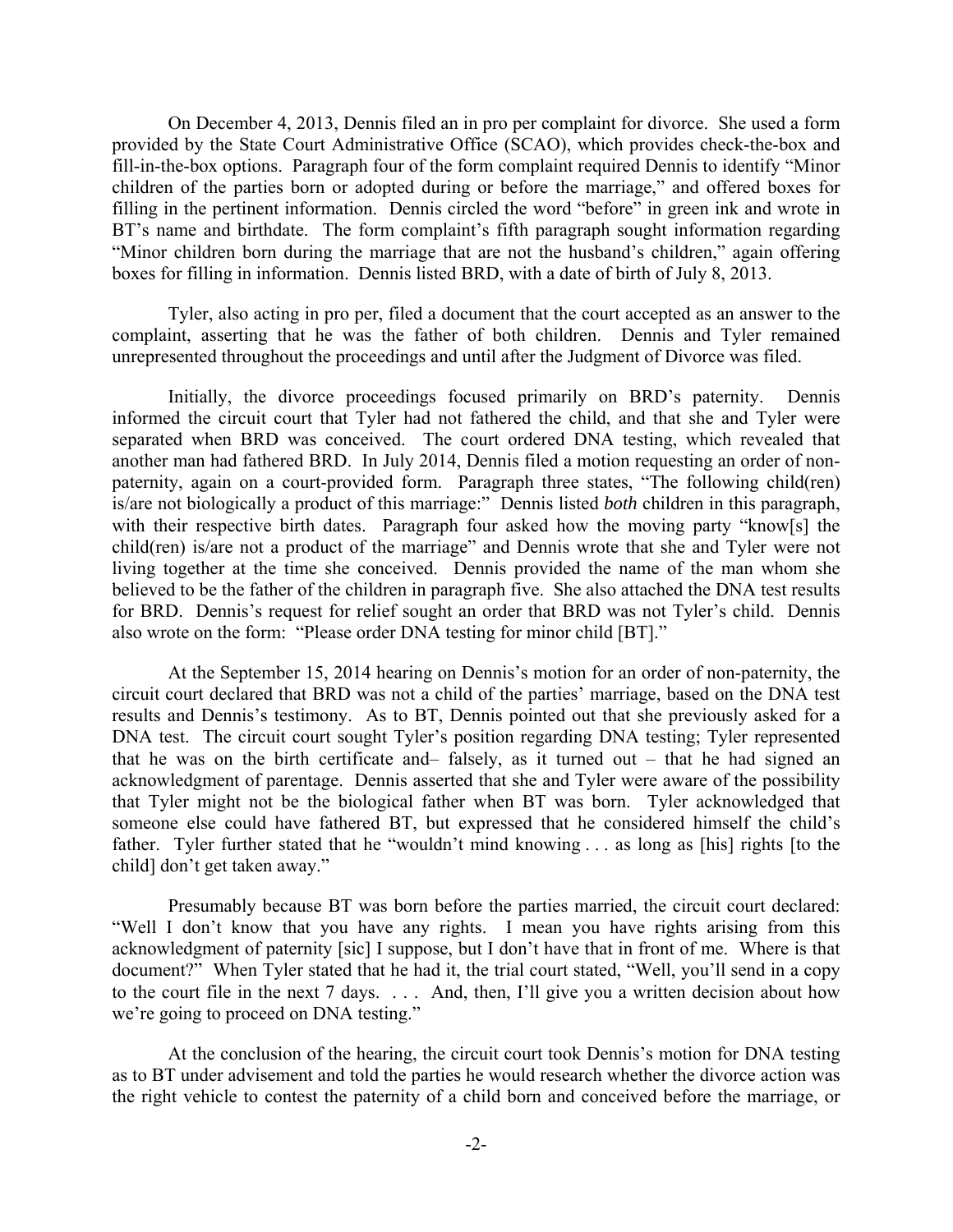whether a separate action was required. The September 16, 2014 order memorializing the court's findings states that Tyler is not the biological father of BRD, and that Dennis was to submit a proposed stipulated judgment of divorce within 21 days. The order did not mention the court's decision to take Dennis's motion for DNA testing regarding BT under advisement. The register of actions, however, reads for September 15, 2014: "Motion hearing log: parties present in pro per. Court determined child is not of marriage. Court took under advisement: Order (re paternity)."

 On October 6, 2014, Dennis filed a motion requesting additional time to prepare the judgment of divorce, indicating that she needed more information and more time to complete DNA testing regarding BT. At the December 1, 2014 hearing, the court stated "I don't even understand why she wants more time." Dennis reminded the judge that she had asked for DNA testing of BT "since the very beginning," and that the court had agreed to decide her motion. The court stated: "Oh. That's it, that's the best you have to offer?"

 The circuit court ordered Dennis to file a stipulated judgment of divorce by December 3, 2014 or it would dismiss the case, reasoning that Dennis could not state a legitimate reason for failing to raise the paternity issue earlier in the proceedings and almost a year had passed since she filed for divorce. Before leaving the courtroom, Tyler asked the court if the parties could still have the DNA testing done "outside of the divorce." The judge told the parties that he could see nothing that would prevent DNA testing if the parties agreed. Dennis, once again, asked if the paternity issue could be resolved in the judgment of divorce. Tyler responded that he did not wish to start the divorce "all over again." The circuit court admonished Dennis for not having BT's DNA testing completed when BRD was tested and restated that the divorce case would be dismissed if a judgment of divorce was not submitted by "12:01 on December 3."

 Dennis filed a stipulated judgment of divorce on December 3, 2014. Again, this was simply a basic form entitled "Judgment of Divorce" which required Dennis to check a box to indicate whether there were or were not minor children of the parties. Dennis checked the box indicating that there was a minor child of the parties and listed BT in the space provided. The judgment of divorce also provided a joint custody arrangement for the parties. The trial court held a pro confesso hearing that same day, at which Dennis admitted that she had stated in her complaint that Tyler was the BT's father. Dennis also admitted that there was no contrary DNA testing currently available. At the conclusion of this hearing, the trial court found that the custody arrangement was fair and equitable, and it signed the judgment of divorce.

 Following entry of the judgment of divorce, Dennis filed a motion for revocation of an acknowledged father's paternity under MCL 722.1437 of the RPA. She conceded that she had not properly pleaded in her divorce complaint that Tyler was not BT's biological father, but contended that the issue of paternity had not been determined during the divorce proceedings. Dennis asked the trial court to determine through DNA testing that Tyler was not the child's father and to revoke his paternity. Dennis appended an affidavit in which she averred that there had been a mistake of fact, and that although Tyler had agreed to a DNA test while the divorce remained pending, he failed to attend the test she arranged.

 Tyler opposed the motion, but a stipulated order for DNA testing was ultimately entered. DNA testing then determined a 0% probability that Tyler was the child's father. However, the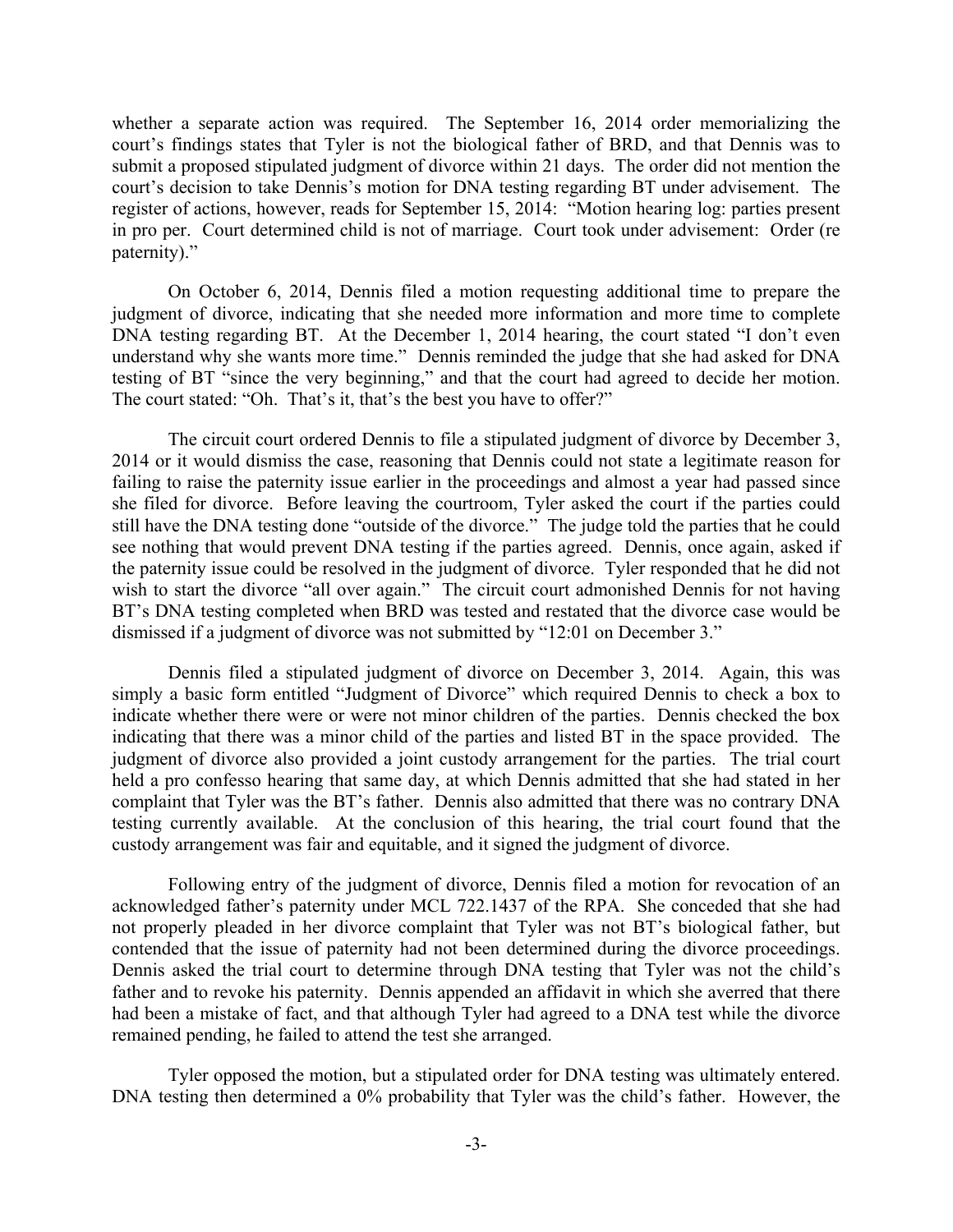alleged father reported by Dennis was also tested and was also excluded as the child's father. The record does not mention any other alleged fathers. After the DNA test results were available, the parties retained counsel for the first time.

 Thereafter, Tyler filed a motion for summary disposition under MCR 2.116(C)(8) and (C)(10). Tyler claimed that the parties recently learned that he had not actually signed an acknowledgment of parentage. Tyler argued that his acknowledgment of parentage could not be revoked if he was not an "acknowledged father"<sup>2</sup> under the RPA, rendering Dennis's motion under MCL 722.1437 incorrectly brought. Tyler instead posited that he was an "affiliated father"<sup>3</sup> under the RPA based on the entry of the judgment of divorce, which declared him to be the child's father. The circuit court ultimately agreed with Tyler and granted his motion under MCR 2.116(C)(8) for Dennis's failure to state a claim on which relief could be granted.<sup>4</sup>

### II. ANALYSIS

 The question at the core of this case is whether the parties' divorce judgment determined BT's paternity. Accepting Dennis's allegations as true, as we must, her complaint adequately sets forth a claim under the Revocation of Paternity Act. Nor was summary disposition proper under MCR 2.116( $C(10)$ , as the circuit court failed to resolve the question of BT's paternity, which was disputed throughout the divorce proceedings.

 We review de novo a trial court's decision on a motion for summary disposition under MCR 2.116(C)(8). *Bailey v Schaaf*, 494 Mich 595, 603; 835 NW2d 413 (2013). MCR 2.116(C)(8) "tests the legal sufficiency of the claim on the basis of the pleadings alone," *id.*, and "all factual allegations contained in the complaint must be accepted as true," *Simko v Blake*, 448 Mich 648, 654; 532 NW2d 842 (1995). As the court considered evidence beyond the pleadings in rendering judgment for Tyler, we review the decision as if made under MCR 2.116(C)(10). See *Haynes v Village of Beulah,* 308 Mich App 465, 467; 865 NW2d 923 (2014). We review such decisions de novo, considering whether the plaintiff presented sufficient evidence to create a genuine issue of material fact and whether moving party is entitled to judgment as a matter of law. *Weingartz Supply Co v Salsco Inc*, 310 Mich App 226, 232; 871 NW2d 375 (2015).

 The circuit court erred in finding summary disposition to be proper under MCR 2.116(C)(8). Dennis's motion for revocation of parentage alleged that she engaged in intimate behavior with someone other than Tyler at the time of the child's conception. She alleged the

1

<sup>&</sup>lt;sup>2</sup> The RPA defines an "acknowledged father" as "a man who has affirmatively held himself out to be the child's father by executing an acknowledgment of parentage under the acknowledgement of parentage act, 1996 PA 306, MCL 722.1001 to MCL 722.1013." MCL 722.1433(a).

<sup>&</sup>lt;sup>3</sup> The RPA defines an "affiliated father" as "a man who has been determined in court to be the child's father." MCL 722.1433(b).

<sup>&</sup>lt;sup>4</sup> The court also denied Tyler's motion under MCR 2.116(C)(10), but did not fully explain its reason for doing so.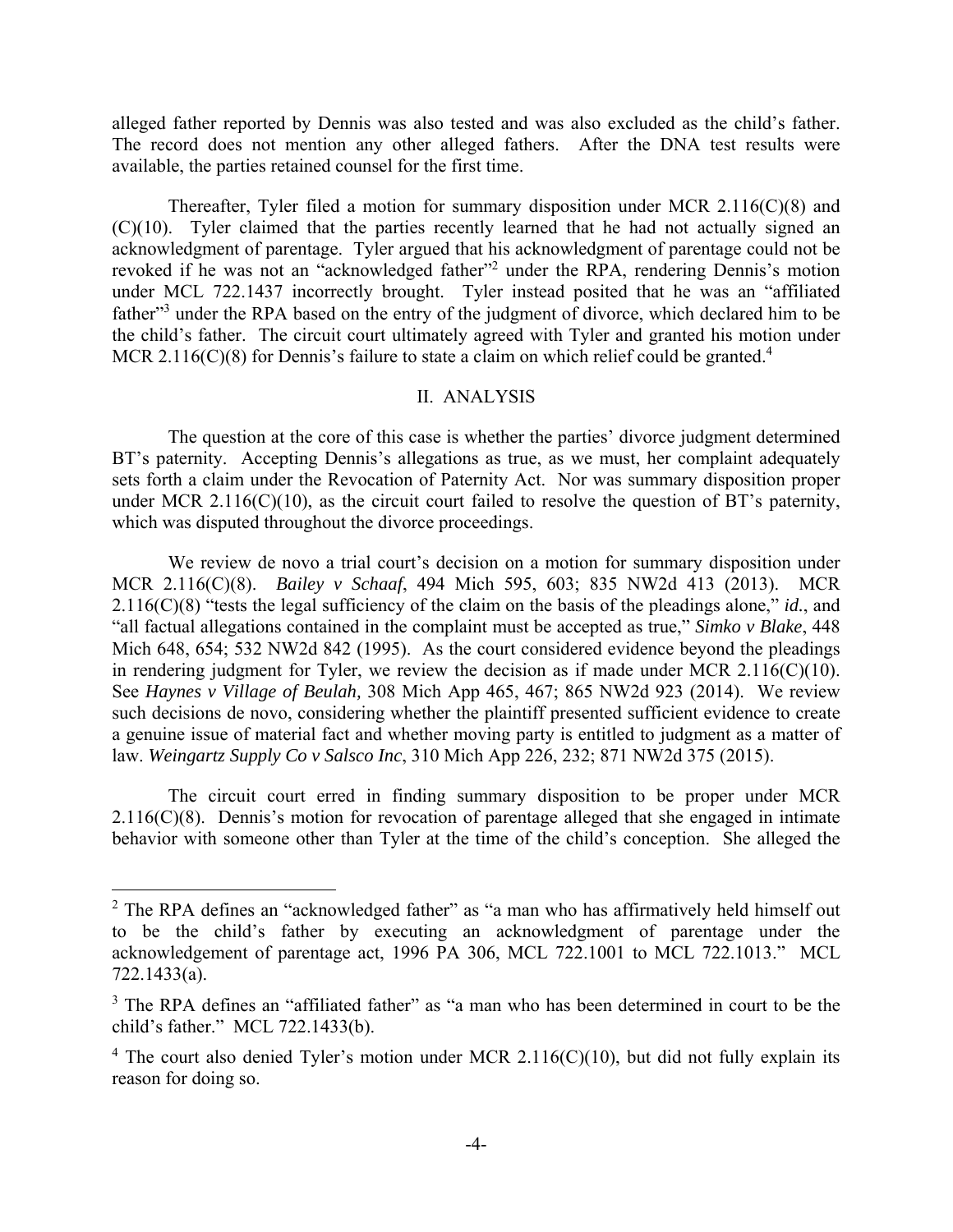possibility that Tyler was not the child's father and requested DNA testing to support her claim. Accepting her factual allegations as true, *Simko*, 448 Mich at 654, and testing the legal sufficiency of her claim alone, *Bailey*, 494 Mich at 603, it is possible that further factual development of Dennis's claim could have justified recovery, *Maiden*, 461 Mich at 119. For instance, through DNA testing, it might have been possible for Dennis to support her request for Tyler's paternity to be revoked. It was not until *after* Dennis filed her motion that the parties learned that no acknowledgment of parentage was ever signed by Tyler. The trial court improperly focused on this fact, rather than considering only the allegations as pleaded in Dennis's motion. See *Simko*, 448 Mich at 654. Accordingly, summary disposition was improper under MCR 2.116(C)(8).

 Neither would summary disposition have been proper under MCR 2.116(C)(10). The RPA recognizes five classifications of fathers:

(a) "Acknowledged father" means a man who has affirmatively held himself out to be the child's father by executing an acknowledgement of parentage under the acknowledgement of parentage act, 1996 PA 306, MCL 722.1001 to MCL 722.1013.

(b) "Affiliated father" means a man who has been determined in court to be the child's father.

(c) "Alleged father" means a man who by his actions could have fathered the child.

(d) "Genetic father" means a man whose paternity has been determined solely through genetic testing under the paternity act, 1956 PA 205, MCL 722.711 to 722.730, the summary support and paternity act, or the genetic parentage act.

(d) "Presumed father" means a man who is presumed to be the child's father by virtue of his marriage to the child's mother at the time of the child's conception or birth. [MCL 722.1433.]

 It is undisputed that Tyler was not an acknowledged father because he never executed an acknowledgment of parentage. Nor was Tyler a presumed father, given that the child was born outside the marriage, or a genetic father, as established by DNA testing. Tyler qualifies as an affiliated father if the judgment of divorce was a determination of his paternity.5

 "[T]o decide whether a man qualifies as an affiliated father requires consideration of whether he has been determined in a court to be the child's father." *Glaubius v Glaubius*, 306 Mich App 157, 167; 855 NW2d 221 (2014). A man may be classified as an affiliated father

1

 $<sup>5</sup>$  An "affiliated father's" paternity can be revoked only if "paternity was determined based on the</sup> affiliated father's failure to participate in the court proceedings" in which his paternity was determined. MCL 722.1439 (1).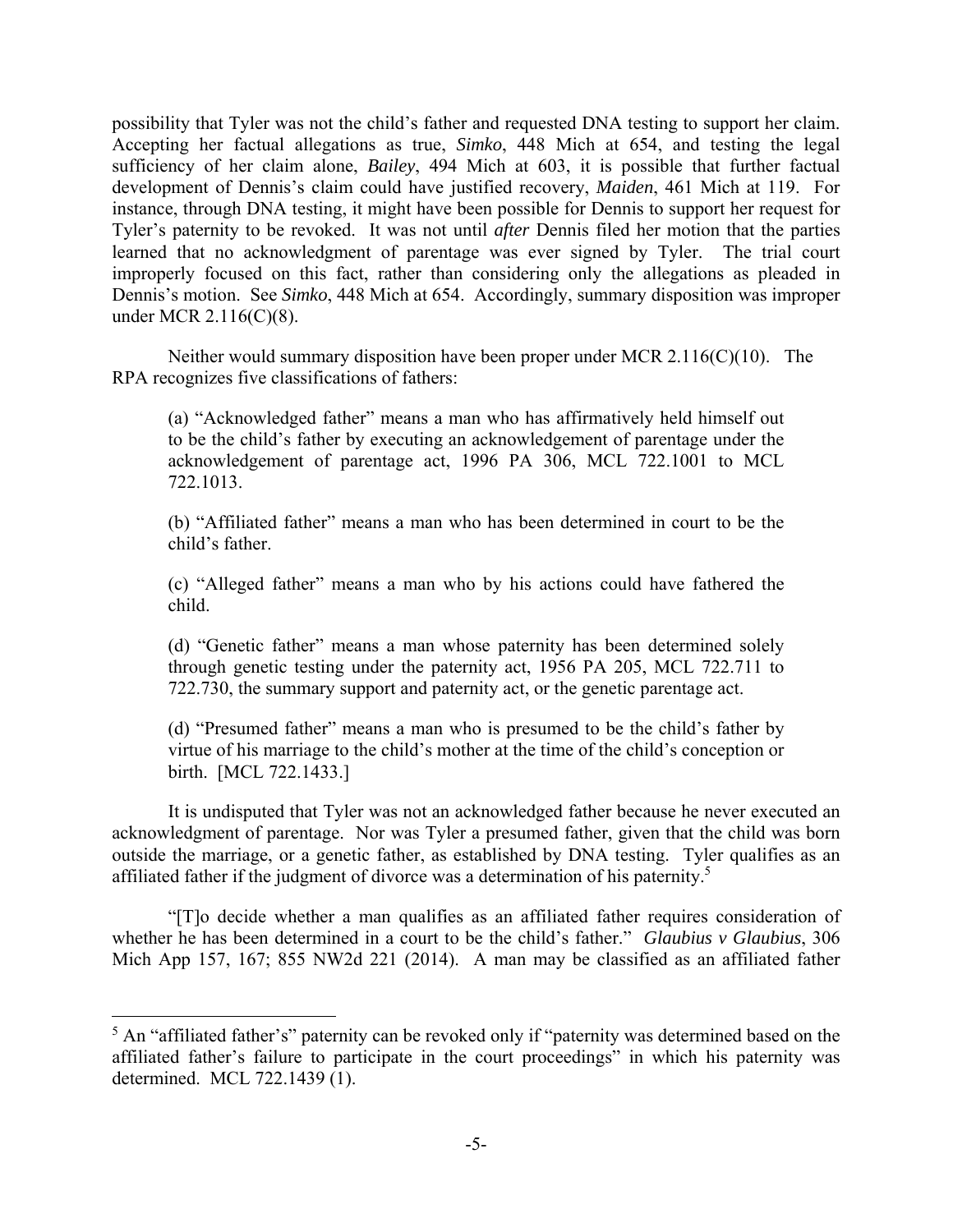"when, in a court of law, a dispute or question about [the] man's paternity has been settled or resolved and it was concluded by the court, on the basis of reasoning or observation, that the man is the child's father." *Id.* at 168. The trial court must make an "actual determination of paternity." *Id.* A judgment of divorce may be sufficient to establish paternity in this regard, "depending on the facts of the particular case and the determinations expressed in the divorce judgment." *Id.* at 169-170.

 In *Glaubius*, this Court found that the judgment of divorce was not a determination of paternity and, therefore, not an order establishing the defendant as an affiliated father. *Id.* at 170. The Court highlighted that the issue of paternity was never a disputed issue during the divorce; thus, it was not a question actually resolved by the trial court. *Id.* Rather, the plaintiff alleged that the child was "born of the marriage" and treated the defendant as a presumed father. *Id.* This Court reasoned that the order was not an actual determination of paternity because "nowhere did [the] plaintiff allege, [the] defendant assert or deny, or the trial court actually ascertain that [the] defendant was in fact the minor child's father." *Id.*

 In the instant case, the child at issue was born the day before the parties were married. Thus, the long standing presumption that children born or conceived during a marriage are the issue of that marriage does not apply. See, *Barnes v Jeudevine*, 475 Mich 696, 703; 718 NW2d 311 (2006)("[t]he presumption that children born or conceived during a marriage are the issue of that marriage is deeply rooted in our statutes and case law.") (citation omitted). Nevertheless, Dennis alleged in her December 4, 2013 complaint for divorce that Tyler was the child's father. In his response, Tyler affirmatively agreed with this allegation. However, in her July 8, 2014 motion requesting an order of non-paternity with respect to BRD, Dennis affirmatively stated that BT was not Tyler's biological child and requested that the trial court also order DNA testing for BT. At the September 15, 2014 hearing on Dennis's motion, Dennis again raised the issue of BT's paternity and requested DNA testing. When asked if he realized that there was the potential that someone else was the father of the oldest child, Tyler answered, "Yes sir, I think they had done a test previous but it came back that [the alleged father] was not." Dennis indicated that she and the alleged father of the older child had done a DNA test they had purchased at a store but she had been told that the results were not accurate. The court opined:

That's a pretty trashy way to proceed and I find it unreliable.

 I'm going to take this under advisement for a bit and think about whether this divorce case is the right vehicle to contest paternity of a child born and conceived before this marriage began. And whether that should be the subject of a separate custody action. I want to ponder that and look at some case law. So I'll take your request for DNA under advisement.

The court concluded by asking, "Other than this DNA controversy about the paternity of [the oldest child], what other issues are in dispute in the divorce between the two of you?" The parties agreed that there were no other issues in dispute and the court indicated that it wanted the case to be completed in one way or another by December 3, 2014, the one year anniversary from the date of filing of the complaint for divorce.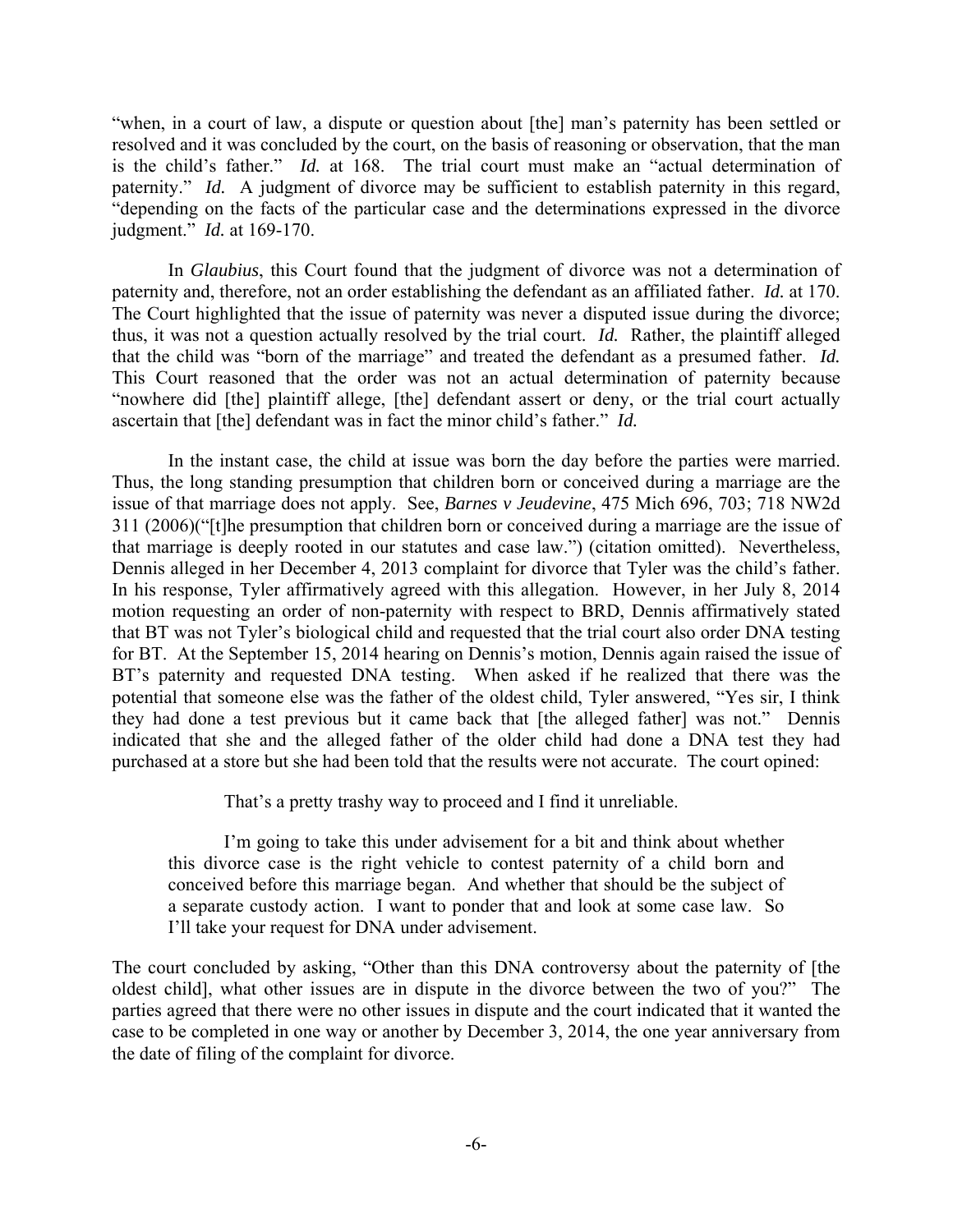The circuit court's impatience with the length of time consumed by this in pro per divorce action is understandable. Nevertheless, the record supports that the court failed to resolve the issue of BT's paternity, which was first raised in July 2014, raised again in September 2014, a third time in October 2014, and a fourth time in December 2014. Rather than applying "reasoning or observation" to the determination of the question of BT's paternity, the court essentially kicked the can down the road time and time again, ultimately forcing the parties to sign the divorce judgment without the requested DNA testing of BT.

 The December 2014 hearings typify the court's approach. Dennis requested additional time in which to file the judgment of divorce, reminding the court that the last time the parties were there, she had again sought DNA testing of BT. The court asked, "What motion was that? What date did you file that?" The court pointed out that Dennis's complaint for divorce did not set forth a dispute regarding the child's paternity and that "now you seem to be changing direction and saying there's a serious question about Bryson's paternity." Dennis advised that she had scheduled a DNA test for Friday of that week. The court then launched into a lengthy discourse on the State Court Administrator Office's emphasis on efficiency in the legal system and indicted that Dennis's case "has just lingered and dawdled because you're confused and not seeking a DNA test in a timely fashion . . . ." The court concluded that Dennis should have made a statement in her complaint about the BT's paternity had him tested at the same time as BRD, and that her request for more time to conclude the divorce was not timely. When Dennis indicated that she could fill out the judgment of divorce after the scheduled DNA test was complete, the trial court stated that it would be too late and that her case would be dismissed if the judgment of divorce was not received by noon on December 3, 2014, and that they would have to start the divorce proceedings all over again with the filing of a new complaint. When Tyler expressed his objection to starting the divorce proceeding from the beginning, Dennis stated that she would just submit the judgment of divorce by December 3.

 At the December 3, 2014 pro confesso hearing, the trial court questioned Dennis about paternity, and she admitted that she initially alleged that Tyler was the child's father. In response to the trial court's questioning, Dennis also admitted that there was no DNA testing currently available that established otherwise. The trial court entered the judgment of divorce on that day. The judgement of divorce was a form filled out by Dennis and signed by both she and Tyler, each acting in pro per, which provided that there was one minor child of the parties: BT.

 While the judge signed the judgment of divorce following the pro confesso hearing, it cannot be said that the trial judge "actually resolved" the issue of the oldest child's paternity. Both Dennis and Tyler acknowledged during the divorce proceedings that the child could be another man's son, and both parties wanted DNA testing done. The trial judge failed to address the DNA issue despite his assurance in September 2014 that he would be issuing an order concerning the same. When Dennis appeared and requested additional time to enter the divorce judgment, given the lack of order concerning DNA testing, the judge seemed to have forgotten about his duty to resolve the DNA issue and badgered Dennis into entering the judgment in the name of efficiency. At no time did the trial court make a determination, however, that Tyler was, in fact, the child's father or that paternity had been established. As indicated in *Glaubius*, 306 Mich App at 168: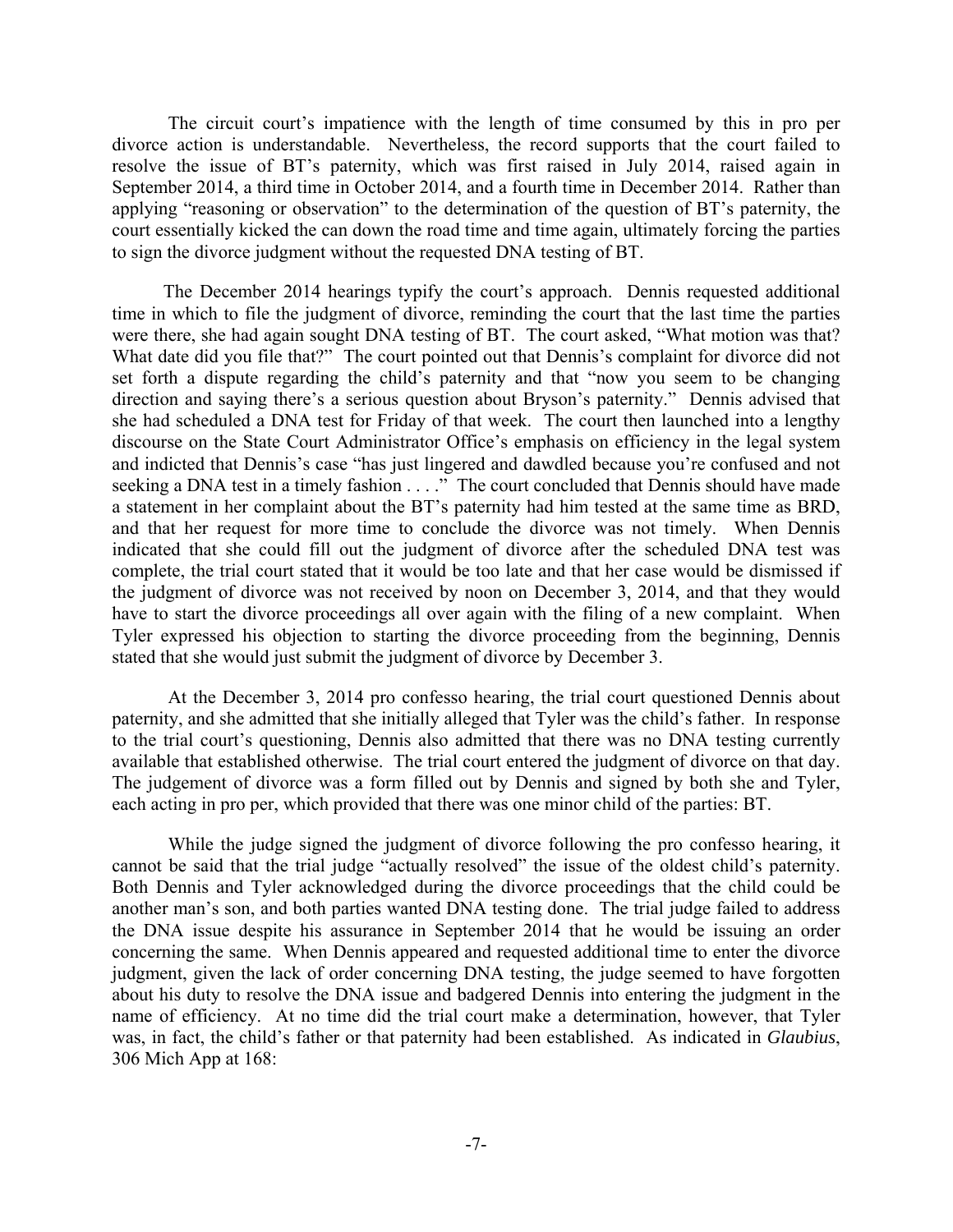to "determine" is "**1.** to settle or resolve (a dispute, question, etc.) by an authoritative or conclusive decision [or] **2.** to conclude or ascertain, as after reasoning or observation." *Random House Webster's College Dictionary* (1992). Applying this basic definition, it follows that an affiliated father exists when, in a court of law, a dispute or question about a man's paternity has been settled or resolved and it was concluded by the court, on the basis of reasoning or observation, that the man is the child's father. Given this understanding, it seems plain that the Legislature intended to recognize the existence of an affiliated father when there was an actual determination of paternity; that is, when there was a dispute or question presented regarding the man's paternity and the matter was in fact resolved by a court.

Further," [i]f, in the course of a divorce proceeding, the court makes a determination regarding a man's paternity and correspondingly enters an order establishing this determination," this could establish a man's status as an affiliated father. *Id* at 169. However, "for a man to have been 'determined' in a court to be a child's father, there must have been a dispute or question about the issue of paternity and an actual resolution of the matter by the trial court, culminating in a judicial order establishing the man as the child's father." *Id*. at 170. "Actual" means "[e]xisting in fact; real." Black's Law Dictionary, 7<sup>th</sup> ed. "Resolution" means "[a] formal expression of an opinion, intention, or decision . . . ." *Id*.

 The issue of paternity was never resolved by the circuit court. Paternity remained at issue with respect to BT, partially due to the circuit court's failure to address the issue despite its assurance that it would. There was no formal expression of an opinion by the trial court that the disputed issue had been resolved. Therefore, the judgment of divorce did not establish Tyler's paternity as an affiliated father under the RPA.

We respectfully disagree with the dissent's characterization of the circuit court as "very" polite, careful, and kind." While it is true that the court spent extra time at this pro confesso hearing, we are unable to simply ignore the court's actions and comments at nearly all of the proceedings leading up to (and including) the pro confesso hearing, and its failure to resolve the paternity issue despite multiple reminders.

 Indisputably, BT was not born during the parties' marriage. Dennis did check the box on the complaint for divorce indicating that BT was a minor child born before the marriage and fathered by Tyler; but the only other option available was to indicate that there were children born *during the marriage* that were not Tyler's. During the proceedings the parties' mutual uncertainty of whether Tyler was BT's father emerged. Dennis, a part-time, minimum wage earner without counsel, relied on the options available to her in the complaint form supplied by the circuit court. Even so, she correctly advised the court that BT had been born outside the marriage.

 Dennis formally requested paternity testing of BT in her July 2014 motion. That the motion was not heard until September 2014 does not appear to be the fault of Dennis or Tyler. The circuit court clearly acknowledged at the September 2014 hearing that Tyler may not have any rights to BT, given that he was not born of the marriage and that Tyler acknowledged he may not be the child's father. The circuit court further told Tyler to produce an acknowledgment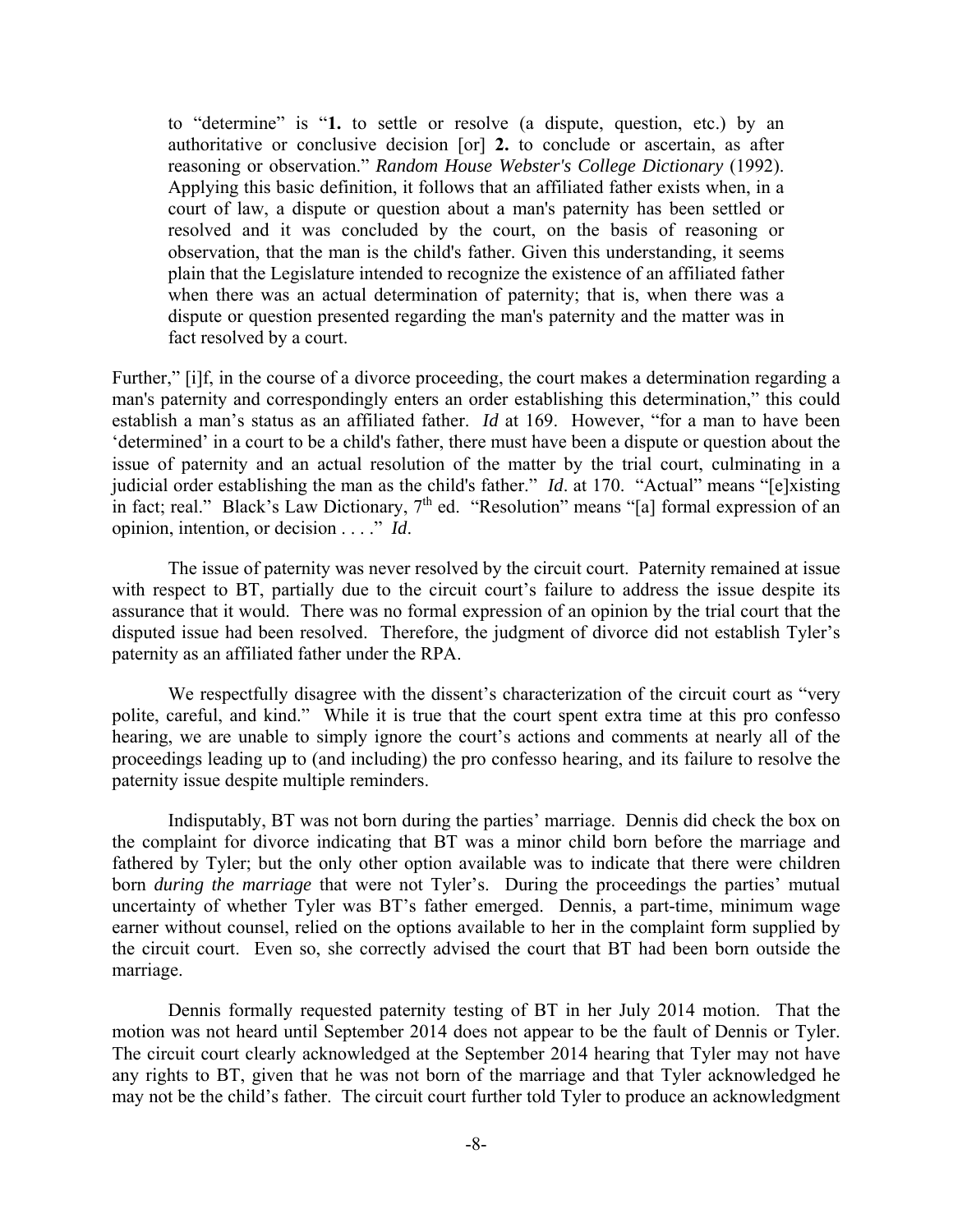of parentage regarding BT within seven days. The court made no effort to follow-up on this order, and apparently forgot that no acknowledgment had been produced. Rather than being "determined," the paternity issue slipped through the cracks of the court system.

 At the December 1, 2014 hearing on Dennis's motion seeking more time in which to file the court-ordered stipulated judgment of divorce, Dennis reminded the judge that she remained interested in DNA testing of BT. The court responded as if it had no idea what Dennis was talking about. At least twice during the September 2014 hearing, the judge had clearly and unequivocally stated that he would issue a written opinion concerning the BT's paternity; that apparently fell by the wayside in the court's haste to enter the judgment. When the circuit judge accused Dennis of suddenly changing direction and now raising a serious question about BT's paternity Dennis responded:

[BT] was born before we were married and there has been a question about [BT], we just never have taken the steps of finding out and we—both of us want to know and we—I actually had scheduled for the DNA test this week. So the judgment of divorce will be filled out and turned in as soon as I—

THE COURT: But it's more than a year since you filed your complaint, in 3 days it will be a year. I'm looking for a reason why you haven't addressed this issue, if there's some seriousness to it other than delaying litigation. Why didn't you address this earlier and why in fact you misrepresented to the Court in your complaint that [BT] was a child of you and then Tyler.

 $***$ 

[DENNIS]: The last time that we came to court I had asked you about doing a DNA and you said that you had to—you said let you think about it and look at a few things and you'd get back to me on that.

THE COURT: Oh. That's it, that's the best you have to offer?

DENNIS: That is what you said to me and I went down to Legal Aid and I also went to this window out here to ask them, you know, what you meant by that because I was confused by that . . . .

 Dennis made it clear that despite the trial court's failure to render a written opinion on the issue of BT's DNA testing, she had, in fact scheduled the testing for later that week and would thus be able to fully prepare a judgment of divorce shortly thereafter. Rather than focusing on resolving the issue of BT's paternity, however, the trial court focused on having a judgment of divorce entered within one year of the date of filing. Dennis said, "I'll fill out the judgment of divorce and turn it in this week." The trial court declared:

Well that will be too late. The judgment of divorce was supposed to be in weeks ago and you haven't served it on the Tyler. So, your case is going to be dismissed a day before the one year anniversary of the filing on December 3<sup>rd</sup>. It's December 1. Your case is going to be dismissed on December 3<sup>rd</sup> unless you submit the judgment of divorce before noon on that day. And it's got to have the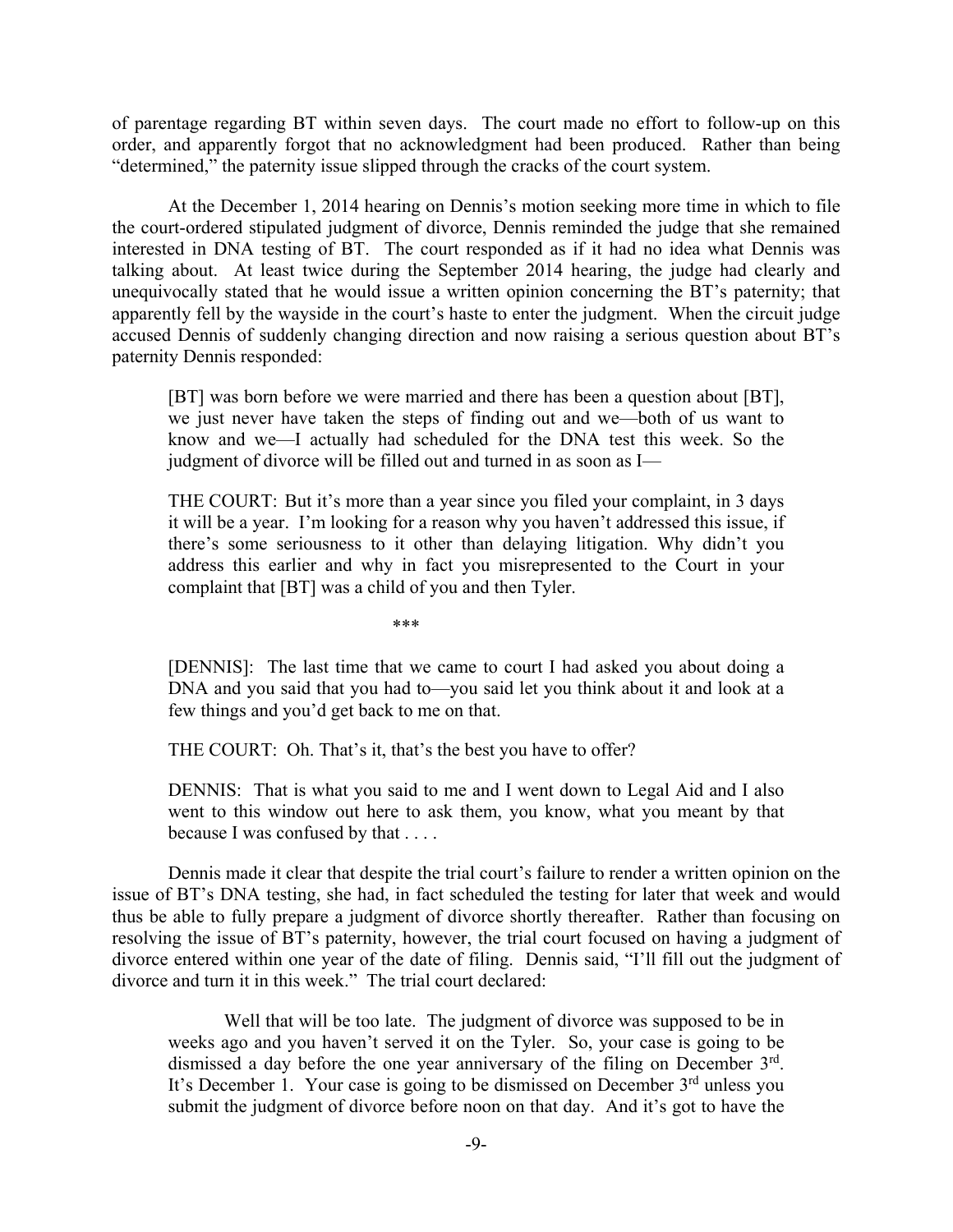Tyler's acquiescence in those terms and agreement. If he won't sign it as fair, reasonable and accurate, the judgment won't be signed by me and the case will be dismissed, and if you want to get divorced from the Tyler we'll have to start all over again with a brand new complaint.

We question the trial judge's classification of a judgment of divorce entered more than one year after the date the complaint was filed as "too late," particularly given these circumstances where the subject of a child's paternity was and remained at issue.

 The trial judge lectured Dennis at the December 1, 2014 hearing, failing to acknowledge that *he* had kept the parties waiting for a decision concerning DNA testing that *he* had said would be forthcoming:

 What has occurred here is that your case has just lingered and dawdled because you're confused and not seeking a DNA test in a timely fashion, in fact you filed a complaint here that made it clear you were the mother of BT and you were the—the Tyler was the father of BT according to your own statements, so the issue wasn't dealt with in a prompt fashion. Coming here months and months and months after the hearing, even after another child has been tested for the DNA is not a proper and timely action moving the case forward.

 It was not unreasonable for Dennis to wait for the trial court to issue a decision concerning DNA testing, considering that the parties had received an order for DNA testing concerning BRD from the trial court and did not move forward with the testing until after the trial court had issued the order. Dennis did her best to point out to the trial court that she felt it would be imprudent to fill out the judgment of divorce until after BT's paternity was resolved:

 [Dennis]: The problem is that there's information on the judgment of divorce that complies with what the DNA test—

[Tyler]: Why do you want to start all over?

[Dennis]: I don't want to start all over.

 THE COURT: Yeah, you just want to keep the case alive for more than a year without taking prompt action.

[Dennis]: No, I don't.

 THE COURT: You should have taken this second child in for DNA testing in July when the first child was being DNA tested. You both knew that test was going to happen and you should have brought the second child in if there was a serious question of the paternity of the second child.

[Dennis] I'm paying for it all myself.

 THE COURT: Right. Timeliness is important. This case is going to be dismissed on December